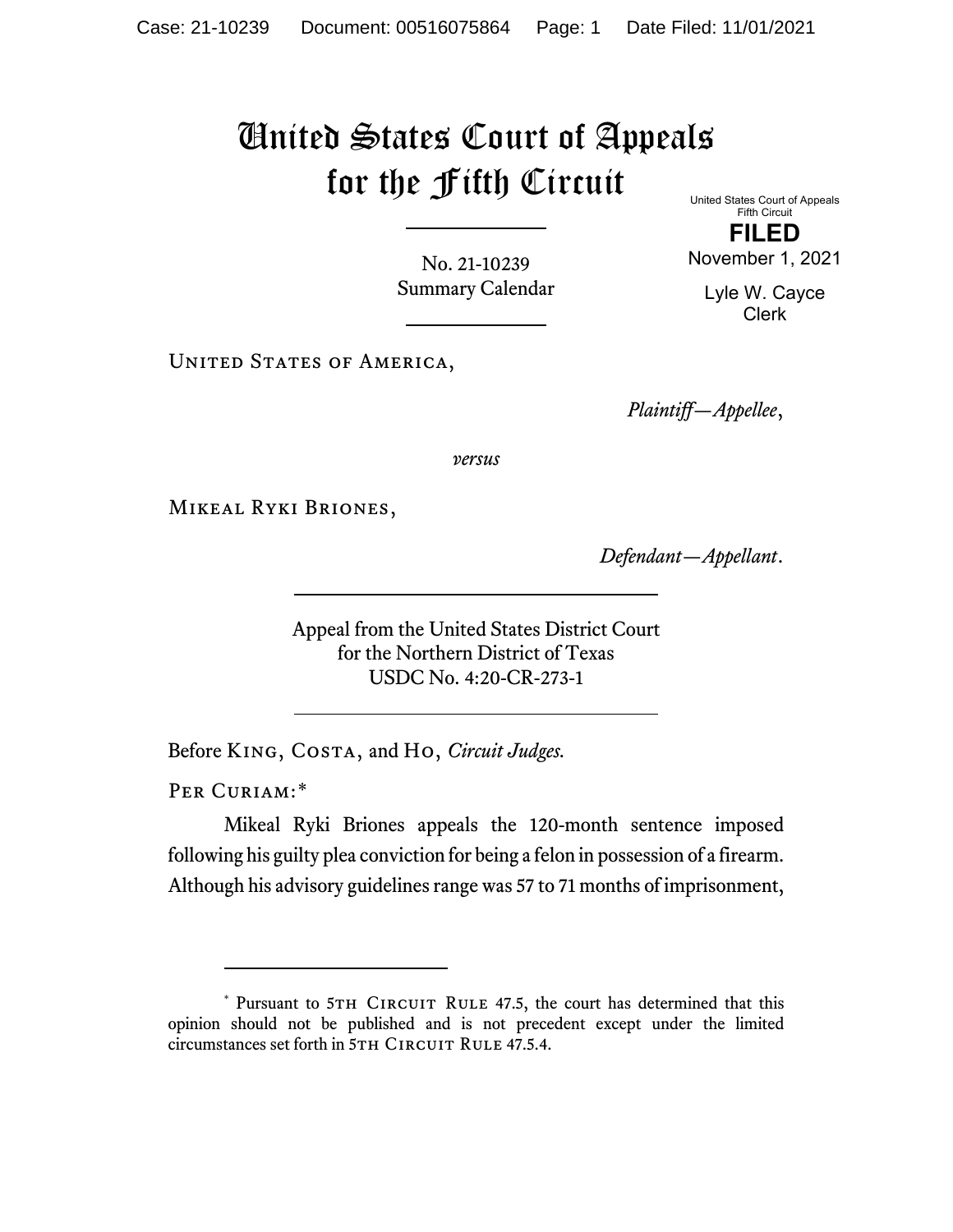## No. 21-10239

the district court varied upwardly to the statutory maximum. Briones challenges the procedural and substantive reasonableness of his sentence.

First, Briones argues that the district court imposed a procedurally unreasonable sentence by failing to adequately explain the reasons for the upward variance. As Briones concedes, he failed to object to his sentence on this basis in the district court. Thus, we review for plain error. *See United States v. Mondragon-Santiago*, 564 F.3d 357, 362-64 (5th Cir. 2009). At sentencing, the district court determined that an upward variance was warranted based upon the nature and circumstances of the offense, the history and characteristics of the defendant, and the need for the sentence to reflect the seriousness of the offense, to afford adequate deterrence, and to protect the public from further crimes of the defendant. *See* 18 U.S.C. § 3553(a). The district court's reasons were sufficient. *See Rita v. United States*, 551 U.S. 338, 356 (2007). Accordingly, Briones has not demonstrated that the district court clearly or obviously erred. *See Puckett v. United States*, 556 U.S. 129, 135 (2009).

Second, Briones contends that his sentence is substantively unreasonable, because the district court improperly relied upon a factor that was already accounted for in the advisory guidelines range, his criminal history. Because Briones properly preserved his challenge to the reasonableness of his sentence, we review for an abuse of discretion. *See United States v. Burney*, 992 F.3d 398, 399-400 (5th Cir. 2021). In imposing a non-guidelines sentence, a district court may consider factors already taken into account by the Sentencing Guidelines, including a defendant's criminal history. *United States v. Brantley*, 537 F.3d 347, 350 (5th Cir. 2008). Accordingly, our review of the record does not reveal that the district court gave significant weight to an irrelevant or improper factor or otherwise abused its discretion by failing to account for a factor that should have received significant weight or committing a clear error of judgment in